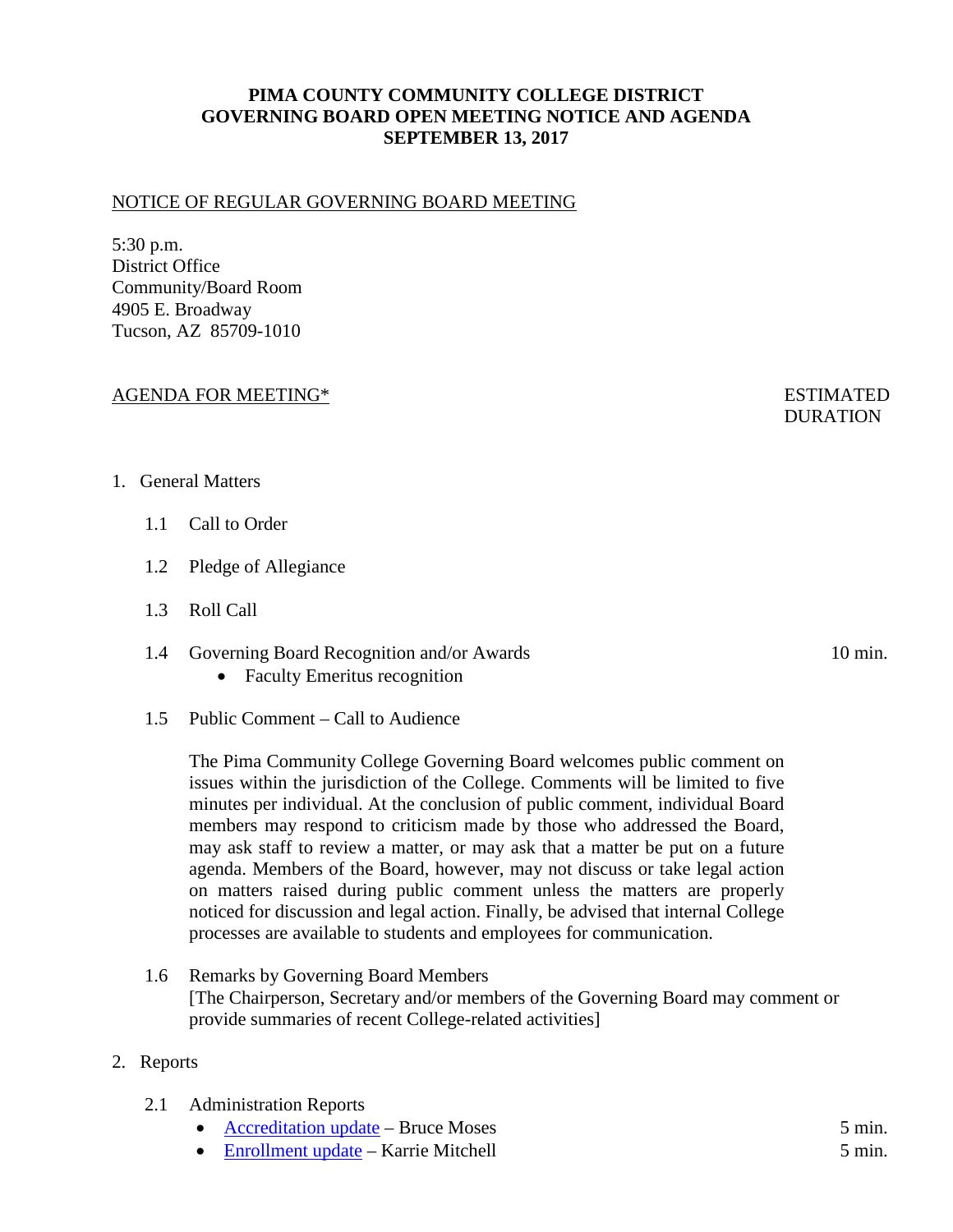2.2 Reports by Representatives to the Board 15 min.

[The representatives to the Board will provide highlights of their group's activities during the preceding month(s) and issues and suggestions to be considered for administration follow-up or inclusion on a future Board meeting agenda.]

- [Student Report](http://www.pima.edu/meeting-notices-support/2017-docs/201709-13-report-student.pdf) Nick Betts-Childress
- Staff Report Joi Stirrup
- [Adjunct Faculty Report](http://www.pima.edu/meeting-notices-support/2017-docs/201709-13-report-adjunct-faculty.pdf) Sean Mendoza
- [Faculty Report](http://www.pima.edu/meeting-notices-support/2017-docs/201709-13-report-faculty.pdf) Brooke Anderson
- [Administrator Report](http://www.pima.edu/meeting-notices-support/2017-docs/201709-13-report-administration.pdf) Nina Corson

# 2.3 Chancellor's Report 10 min.

[Chancellor Lambert may report on current events at or involving the College; Legislative and Budget Updates and recent activities such as: community meetings, presentations and conferences]

3. Information Items 10 min.

[Information items are materials provided to the Board for reference only. A Board Member might ask a clarifying question, but no substantive discussion or action will be taken on the item at the meeting. Information item materials are included with the Board packet available at <https://www.pima.edu/meeting-notices/documents.html> or in some cases through a link included in the agenda.]

- 3.1 Financial Report July 2017 Financial Statements
- 3.2 Employment Information [Appointments, acting assignments, retirements and separations]
- 3.3 Adjunct Faculty Appointments
- 3.4 Administrative Procedure Changes [AP 3.10.01: Admission and Registration — *New*]
- 3.5 Administrative Procedure Transition Update [RG-3501/A: Admissions and Registration — *Deletion*] [SPG-3501/AC: Registration Process for Credit Courses — *Deletion*]
- 3.6 Board Policy Substantive Changes First Reading [BP 2.01: Diversity — *Revised*]
- 3.7 Unclassified Pay Rates for Temporary Employment-Interpreters

# 4. Action Items

4.1 Consent Agenda 5 min.

(1) Approval of Minutes of the following meetings: A. Special Meeting to conduct Executive Session on August 16, 2017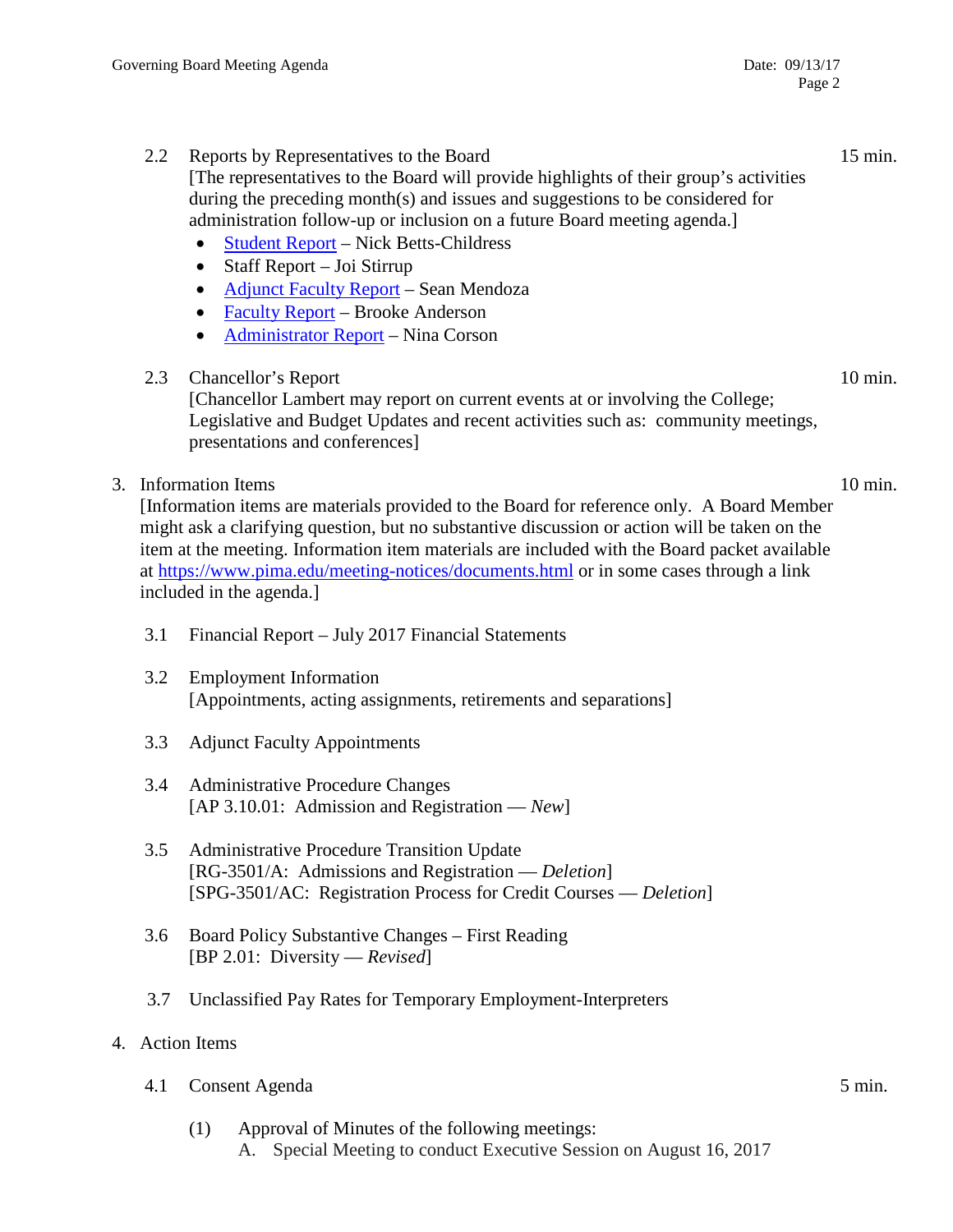- B. Regular Meeting of August 16, 2017
- C. Study Session of August 21, 2017
- (2) Intergovernmental Agreement (IGA): Picture Rocks Fire Department [One-year agreement to establish framework within which PCCCD Public Safety and Emergency Services will provide practical experience to College students and the College will provide educational services which will benefit both parties. This includes paramedic training and vehicular rotations.] [Picture Rocks Fire Department agreement](http://www.pima.edu/meeting-notices-support/2017-docs/201709-13-picture-rocks-fire-dept-iga.pdf)
- (3) Agreement: Pima Community College and SEP-Santander-Bécalos International Program [To approve a partnership with SEP- Bécalos-Santander Universidades International Program. PCC will host 75 visiting international students from Mexico during the Fall 2017 semester. This program is funded by the Mexican institutions and participating sponsors. PCC will receive \$562,500 from SEP-Santander- Bécalos International Program to cover the students' housing, tuition, health insurance, books, bus passes, and co-curricular and cultural activities.] SEP-Santander- [Bécalos International Program agreement](http://www.pima.edu/meeting-notices-support/2017-docs/201709-13-sep-becalos-santander-agreement.pdf)
- (4) Operating Agreement: Green Valley Learning Center [To approve the Chancellor or designee to sign a new operating agreement with Pima County for the day-to-day management, operations and maintenance of the Green Valley facility.] [Operating agreement](http://www.pima.edu/meeting-notices-support/2017-docs/201709-13-operating-agreement-green-valley.pdf)
- (5) Contract: U.S. Department of Justice Federal Bureau of Prisons Administration Division [Five-year fee for service agreement to provide educational training to inmates' onsite at the Federal Prison Complex] [Federal Prison agreement](http://www.pima.edu/meeting-notices-support/2017-docs/201709-13-federal-prison-contract.pdf)
- (6) Contract: eLumen Assessment Management System [To approve a contract to purchase an assessment management system (AMS). The projected first year cost is \$60,000 encompassing software licensing, implementation, and training. Subsequent annual cost is \$50,000 or \$2/IPEDS Headcount, whichever is less, for up to 10 years. An additional \$180 per hour consulting fee is charged for extra consulting during the 10 year period if needed.] [eLumen agreement](http://www.pima.edu/meeting-notices-support/2017-docs/201709-13-elumen-agreement.pdf)
- (7) Contract: ConvergeOne-Extreme Hardware Maintenance, Licensing, and Services, 2017-2018 [To approve a contract with ConvergeOne to provide maintenance services for Extreme hardware for the period July 1, 2017 through June 30, 2018. Total costs for the one-year agreement are not expected to exceed \$149,470.] [ConvergeOne agreement](http://www.pima.edu/meeting-notices-support/2017-docs/201709-13-converge-one-extreme-hardware.pdf)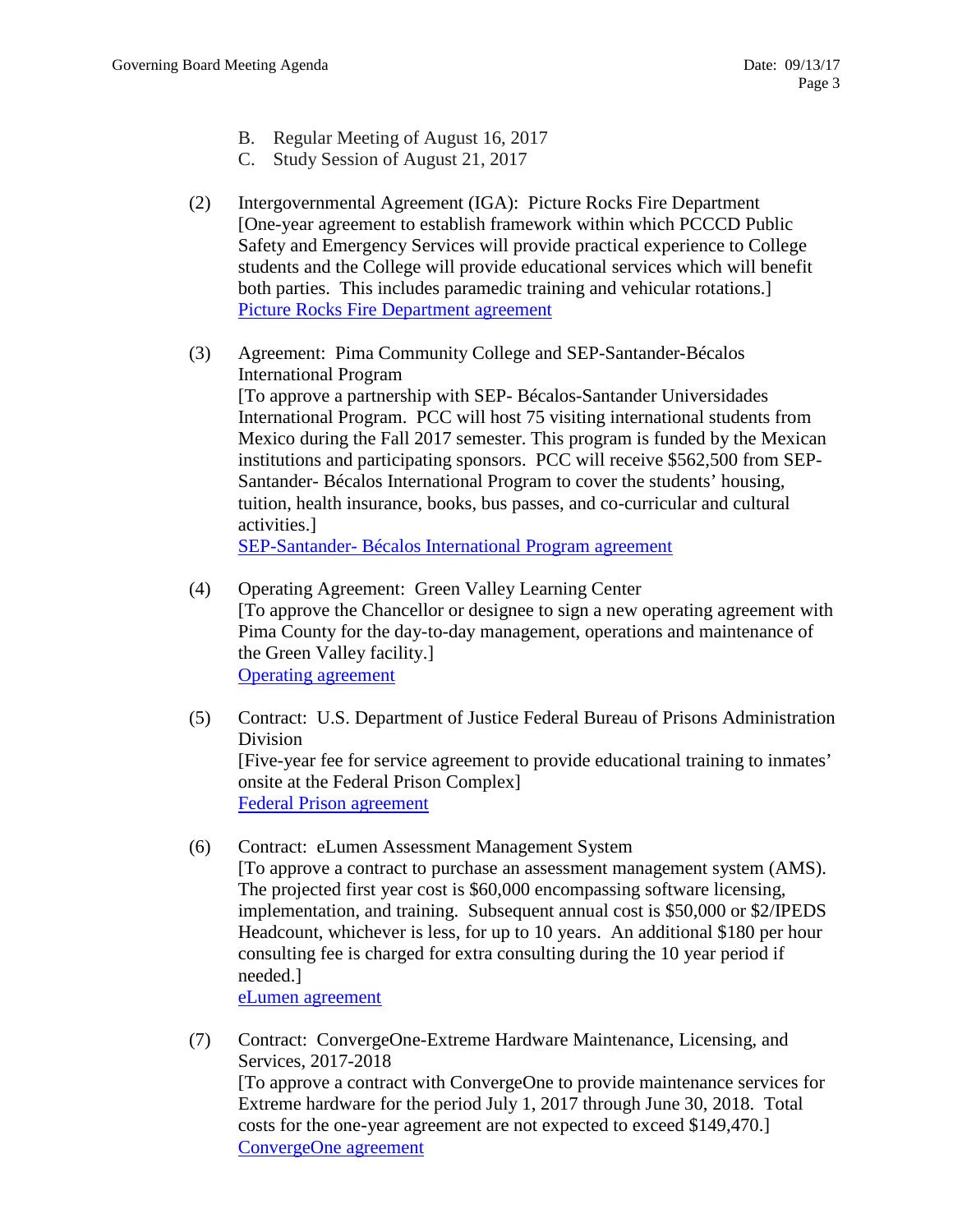- (8) Contract: ConvergeOne for Upgrade of Avaya Telephone System-Phase 2 [To approve a contract with ConvergeONe for the second phase of the upgrade to the Avaya Telephone System. Total costs are not expected to exceed \$177,130.] [ConvergeOne agreement](https://www.pima.edu/meeting-notices-support/2017-docs/201709-13-converge-one-avaya-phase-2.pdf)
- (9) Contract: OPTIV-McAfee Maintenance, Licensing, and Services, 2017-2018 [To approve a contract with OPTIV to provide maintenance services for McAfee IT security software for the period July 2, 2017 through July 1, 2018. Total costs for the one-year agreement are not expected to exceed \$108,204.] [OPTIV-McAfee contract](http://www.pima.edu/meeting-notices-support/2017-docs/201709-13-optiv-mcafee.pdf)
- (10) Contract: HP Computers for Division of Nursing Lease Agreement [To approve a contract with Hewlett-Packard to purchase computers for the College's Division of Nursing. Total costs are not expected to exceed \$239,920.] [HP agreement](http://www.pima.edu/meeting-notices-support/2017-docs/201709-13-hewlett-packard-agreement-nursing-division.pdf)
- (11) Dual Enrollment: Compass High School [To approve a contract with Compass High School for dual enrollment for August 1, 2017 through June 30, 2018. Fiscal considerations for this contract are summarized as reciprocal services.] [Compass High School IGA](http://www.pima.edu/meeting-notices-support/2017-docs/201709-13-compass-high-school-iga.pdf)
- (12) Personnel Policy Statement for Faculty, 2017/2018 Fiscal Year MOUs: [PCCEA](http://www.pima.edu/meeting-notices-support/2017-docs/201709-13-pccea-mous.pdf) [Management](http://www.pima.edu/meeting-notices-support/2017-docs/201709-13-management-mous.pdf) [Department Chair Presentation October 2015](http://www.pima.edu/meeting-notices-support/2017-docs/201709-13-dept-chair-presentation.pdf) [Department Chair Report January 2017](http://www.pima.edu/meeting-notices-support/2017-docs/201709-13-dept-chair-report.pdf)

# 4.2 Other Action Items

| (1) | Governing Board 2017-18 Priorities and Action Items                                                                                                            | $5$ min.           |
|-----|----------------------------------------------------------------------------------------------------------------------------------------------------------------|--------------------|
| (2) | Chancellor's 2016-17 Evaluation                                                                                                                                | $5 \text{ min}$ .  |
| (3) | Property Acquisition: 127 W. Drachman<br>[To approve the acquisition of real estate property located at 127 W.]<br>Drachman.<br>Letter of Intent/Property map  | $20 \text{ min}$ . |
| (4) | Property Acquisition: 333 W. Mabel<br>[To approve the acquisition of real estate property located at 333 W. Mabel]<br>Street.<br>Letter of Intent/Property map | $20 \text{ min}$ . |